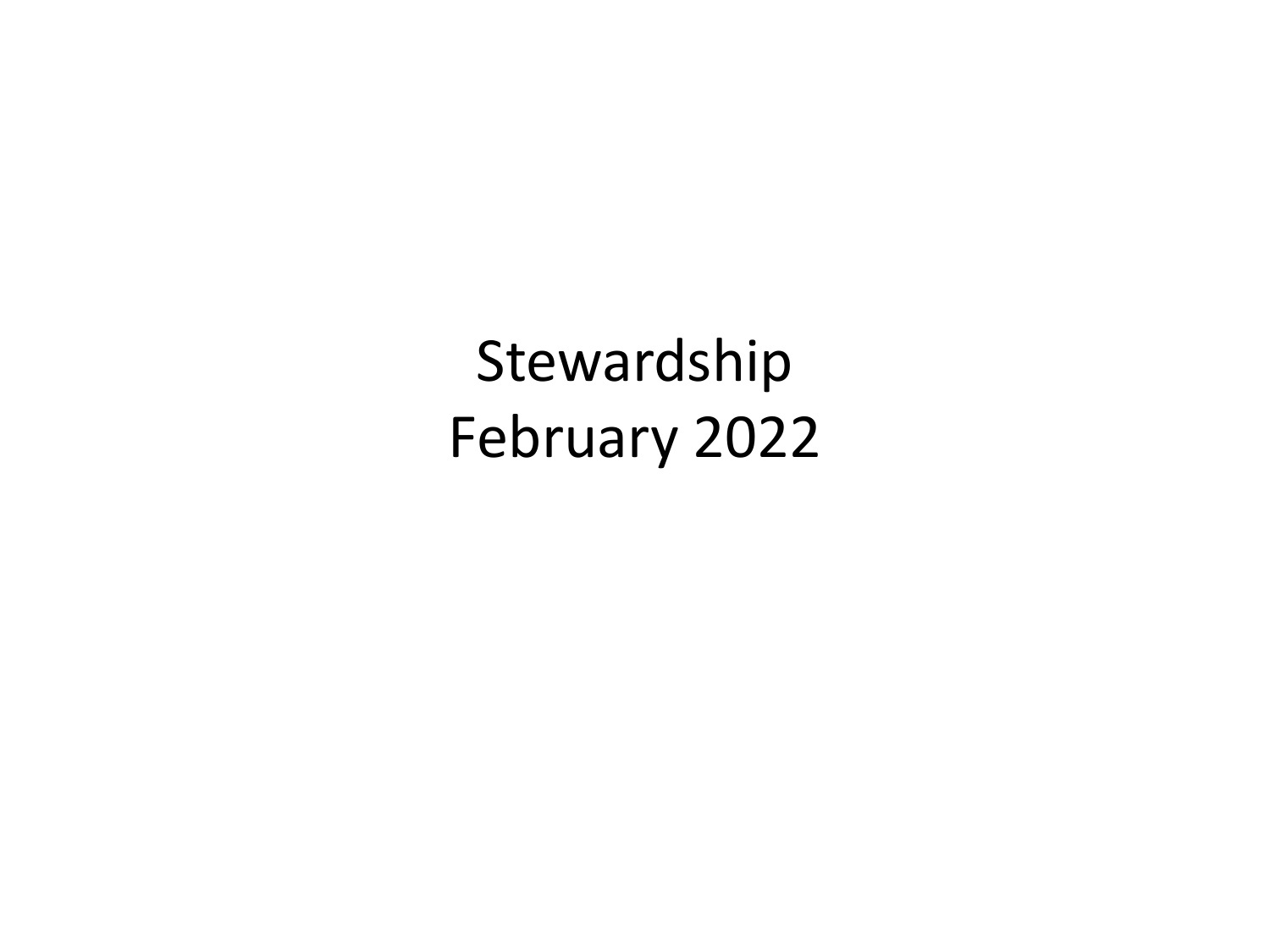## Funds of St Andrew's

"Designated" – the PCC has decided what the money in these funds should be spent on.

- General Fund for the day to day running
- Capital, Quinquennial Funds

"Restricted"- money given for specific purpose, and can only be spent on that.

- Organ Fund
- Azul Wasi Fund.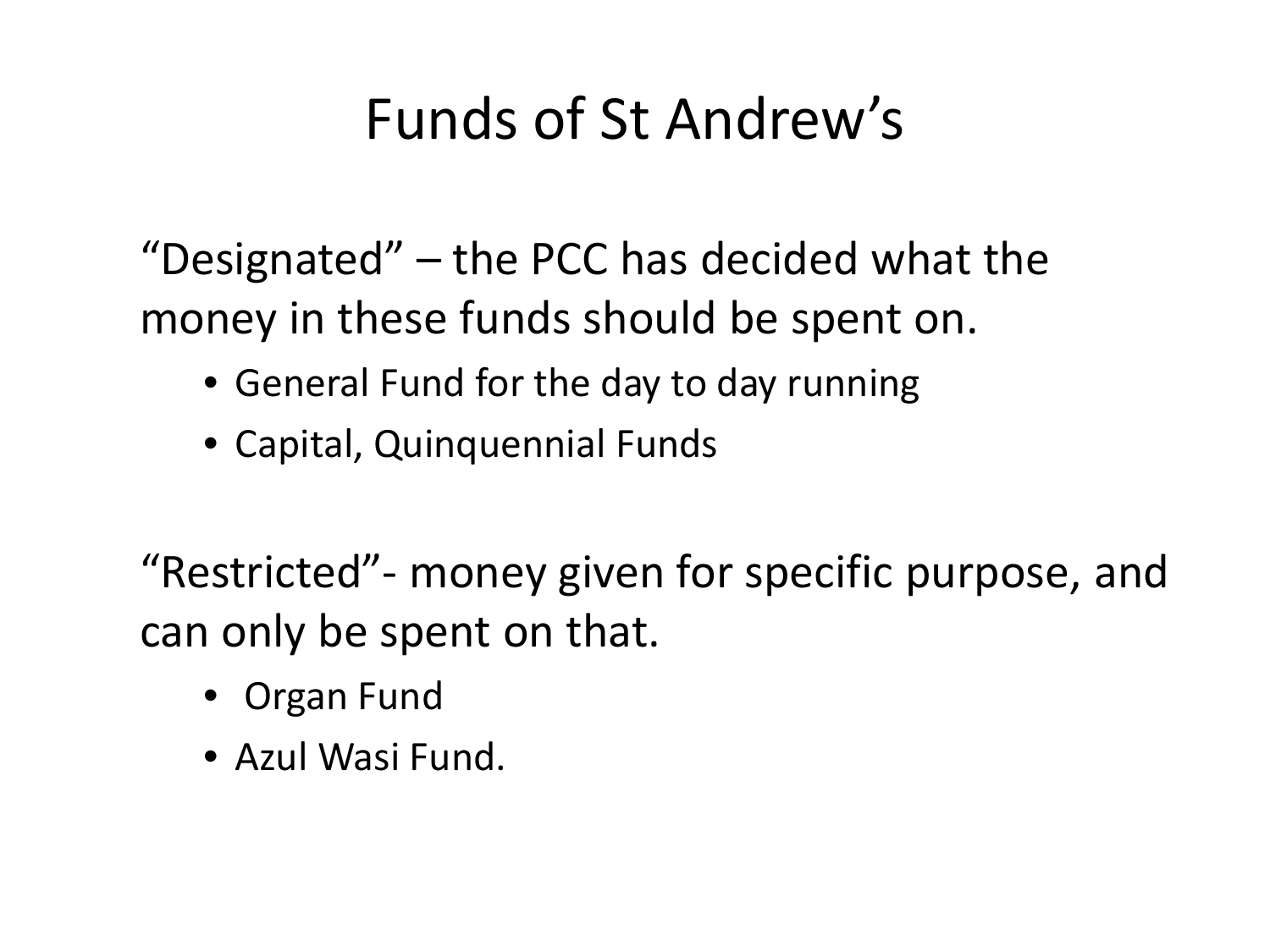#### Income

- Approximately £138,000 per year
- £113,000 (80%) from Giving to the General fund
- £5-6000 donations for the Youth Worker
- Over 100 regular givers
	- Approx 75 by standing orders
	- 34 have joined Parish Giving Scheme
- 15% from other sources
	- Trinity college £2265
	- Fees/grants £4000
	- St Andrews Trust E3,500
	- King Fund £7,000
	- Investment income £1,500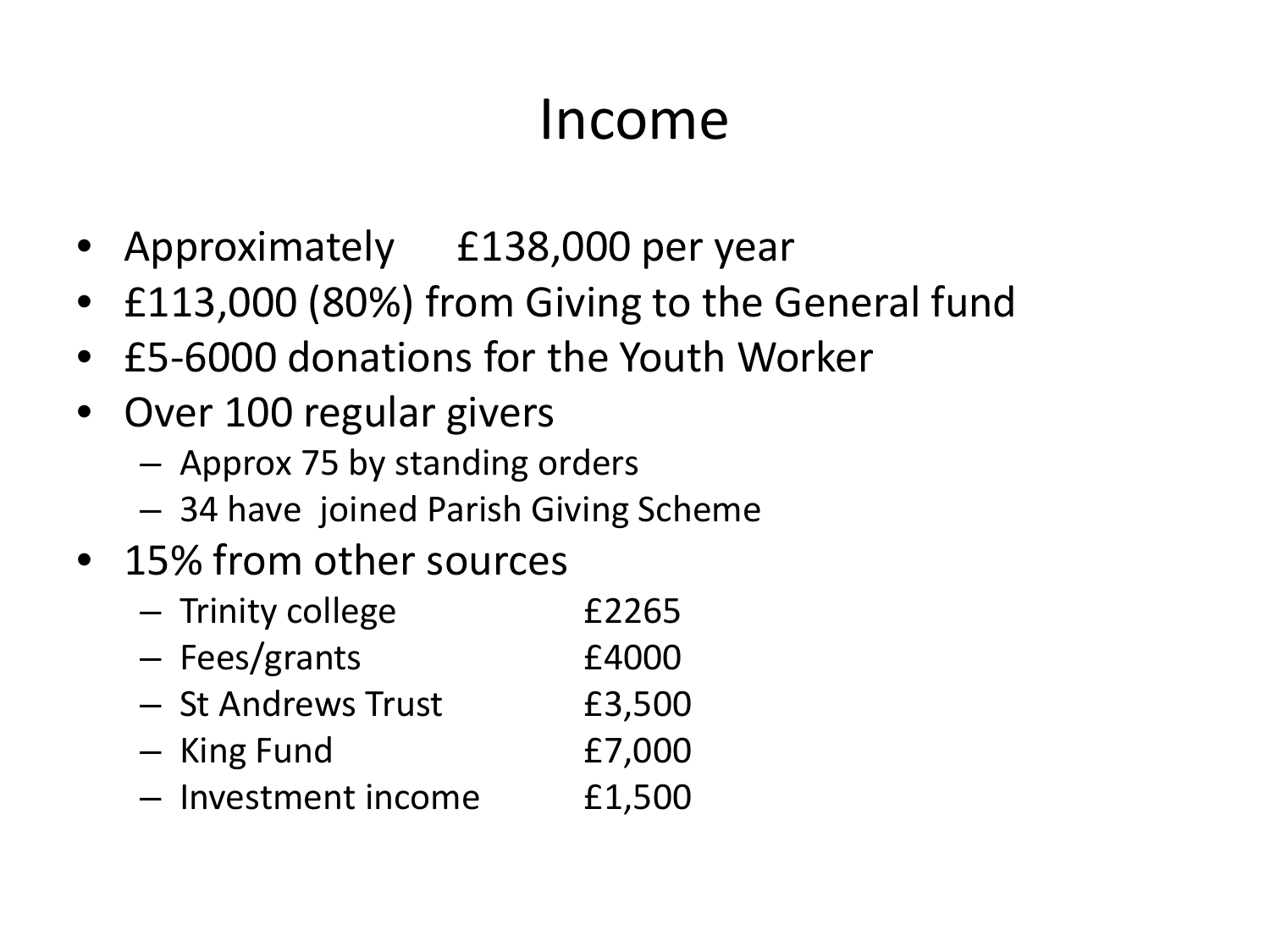### Income from Donations



**Donations**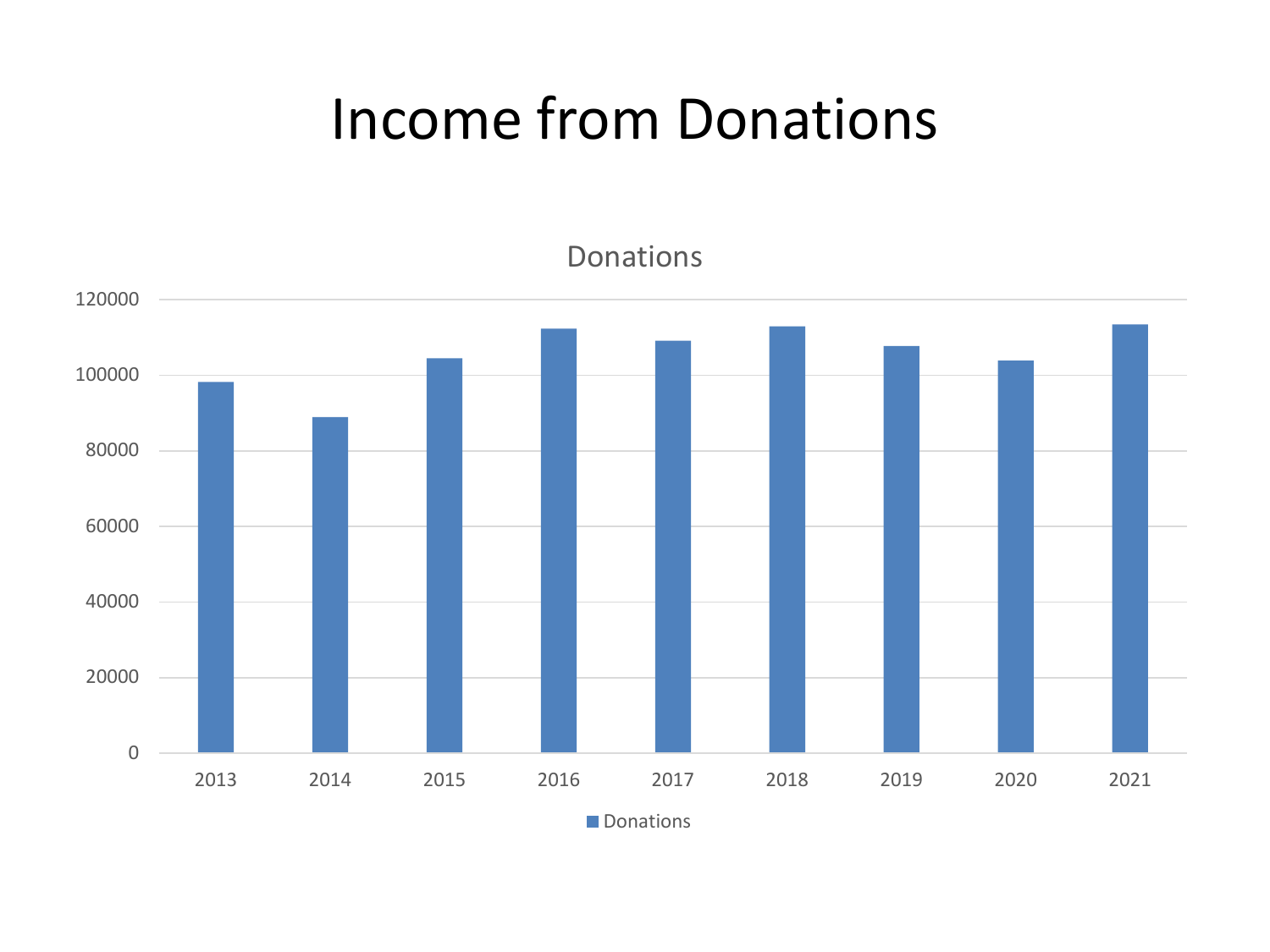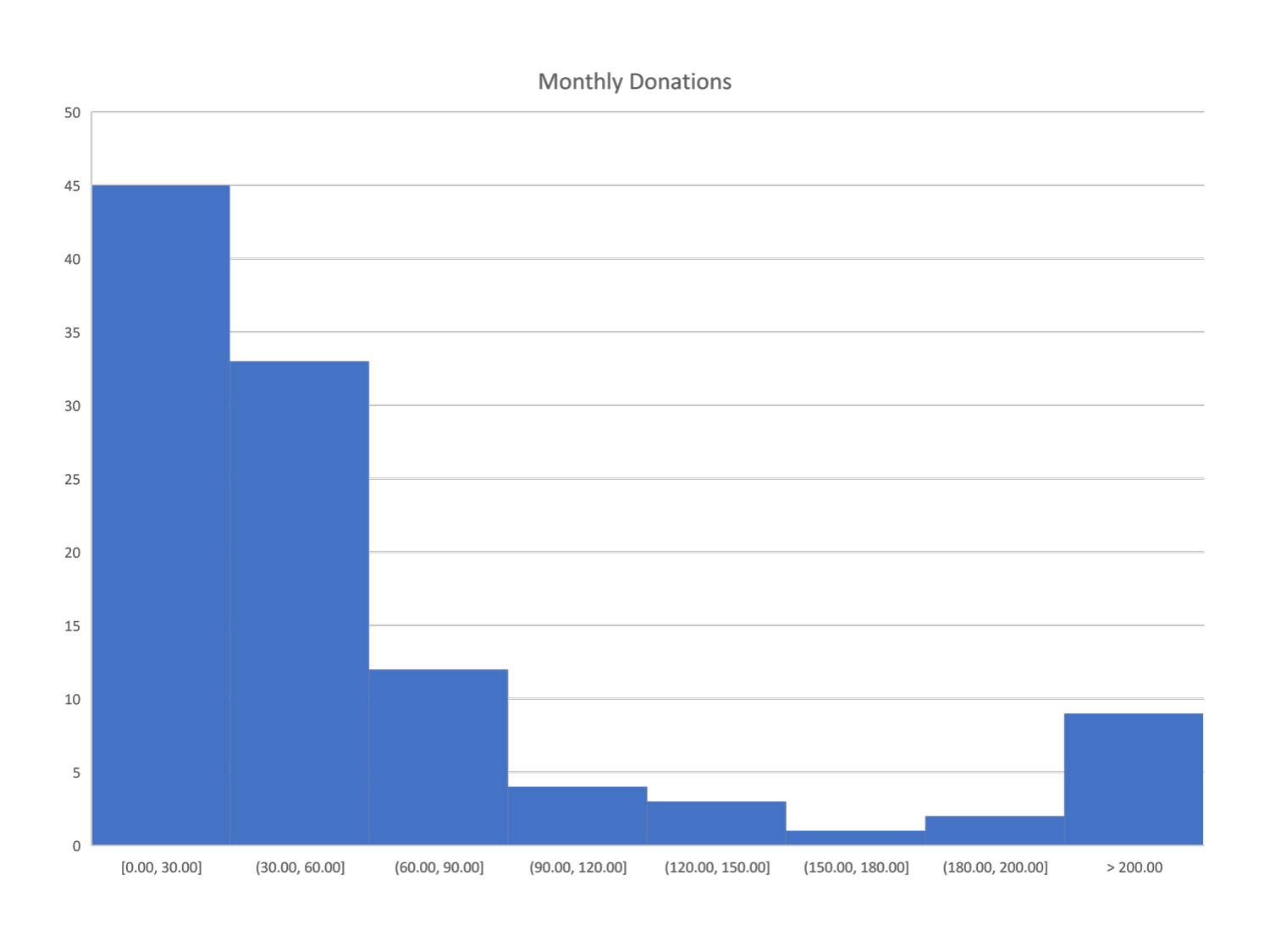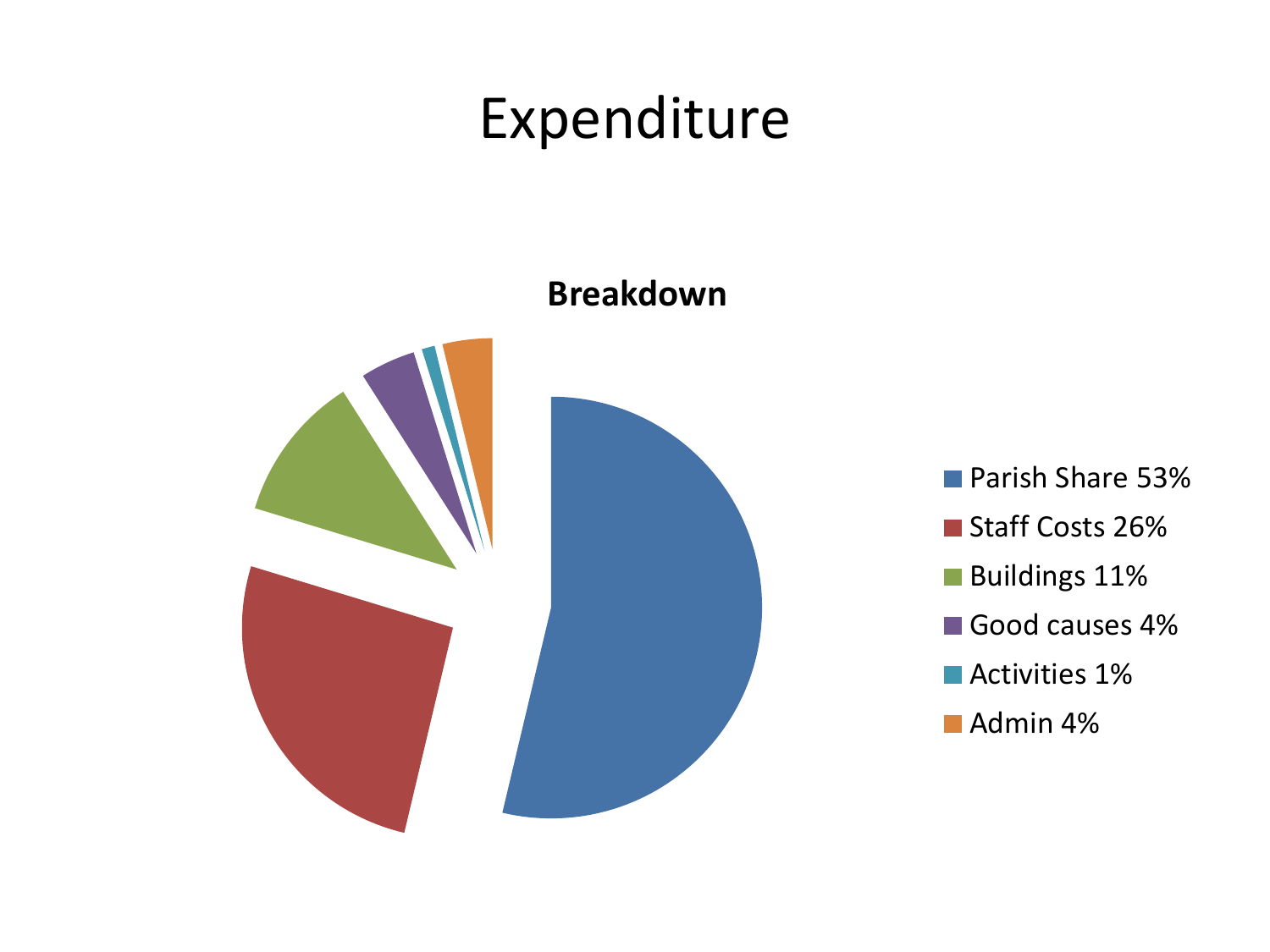### Income vs Expenditure

- Income
	- Majority from regular giving
	- Parish giving scheme increases contributions by RPI IF you have opted in to this
	- Standing orders are mostly static
- Expenditure
	- Parish share rises by 2 to 3% per year
	- Expenditure by inflation: 3-5% per year
- Small surplus in 2021 (£3-4000), deficit similar size in 2020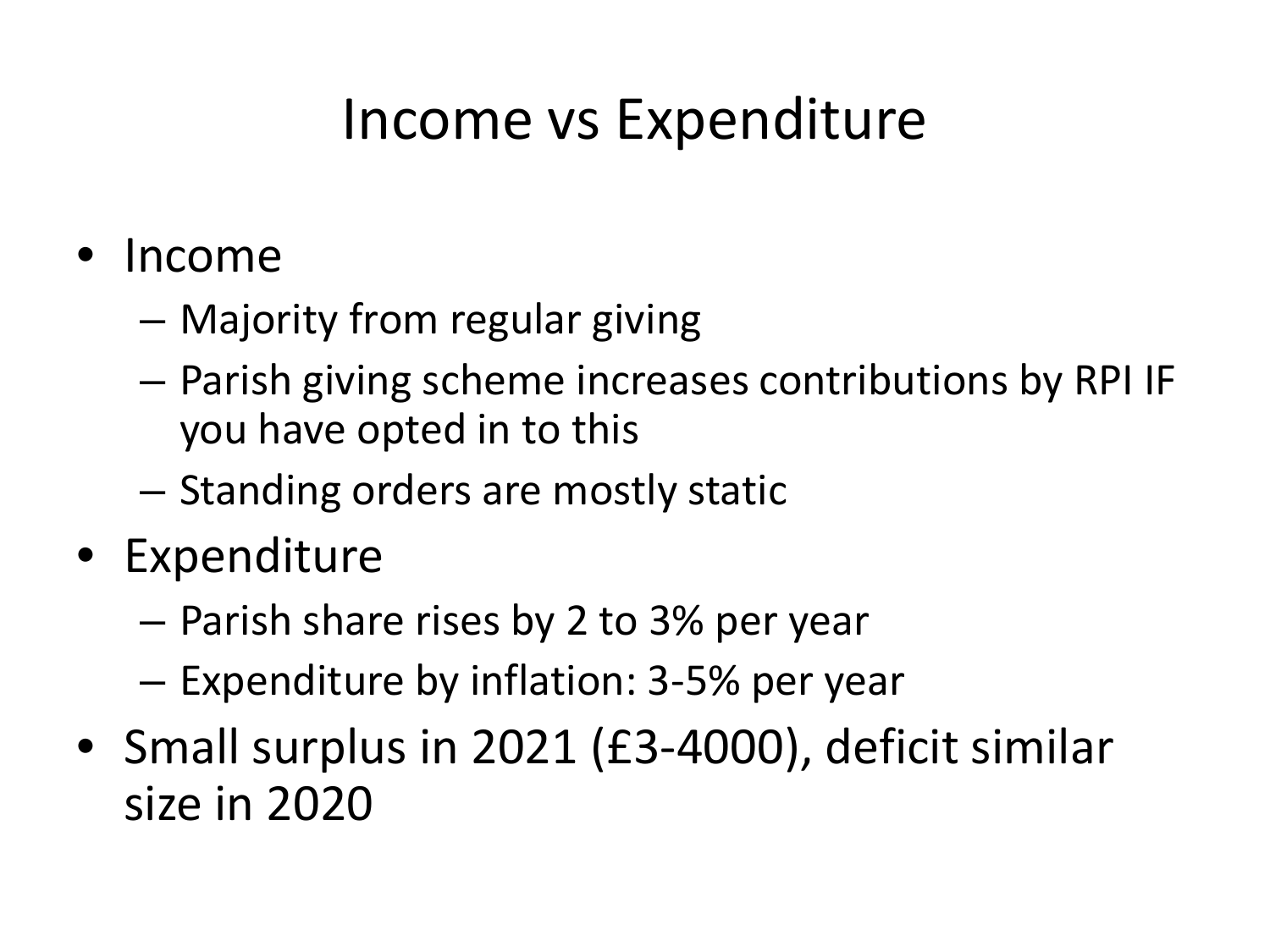# Parish Giving Scheme

- Parish Giving Scheme(PGS)
	- Separate organisation set up by Diocese of Gloucester
	- Appears robust, IG sorted, used by many parishes
- Contact them
	- Contact Rachel or myself for a paper form
	- 0333 002 1271 Mon-Fri 9am-5pm
	- Website www.parishgiving.org.uk
	- It helps to quote ref: 140614046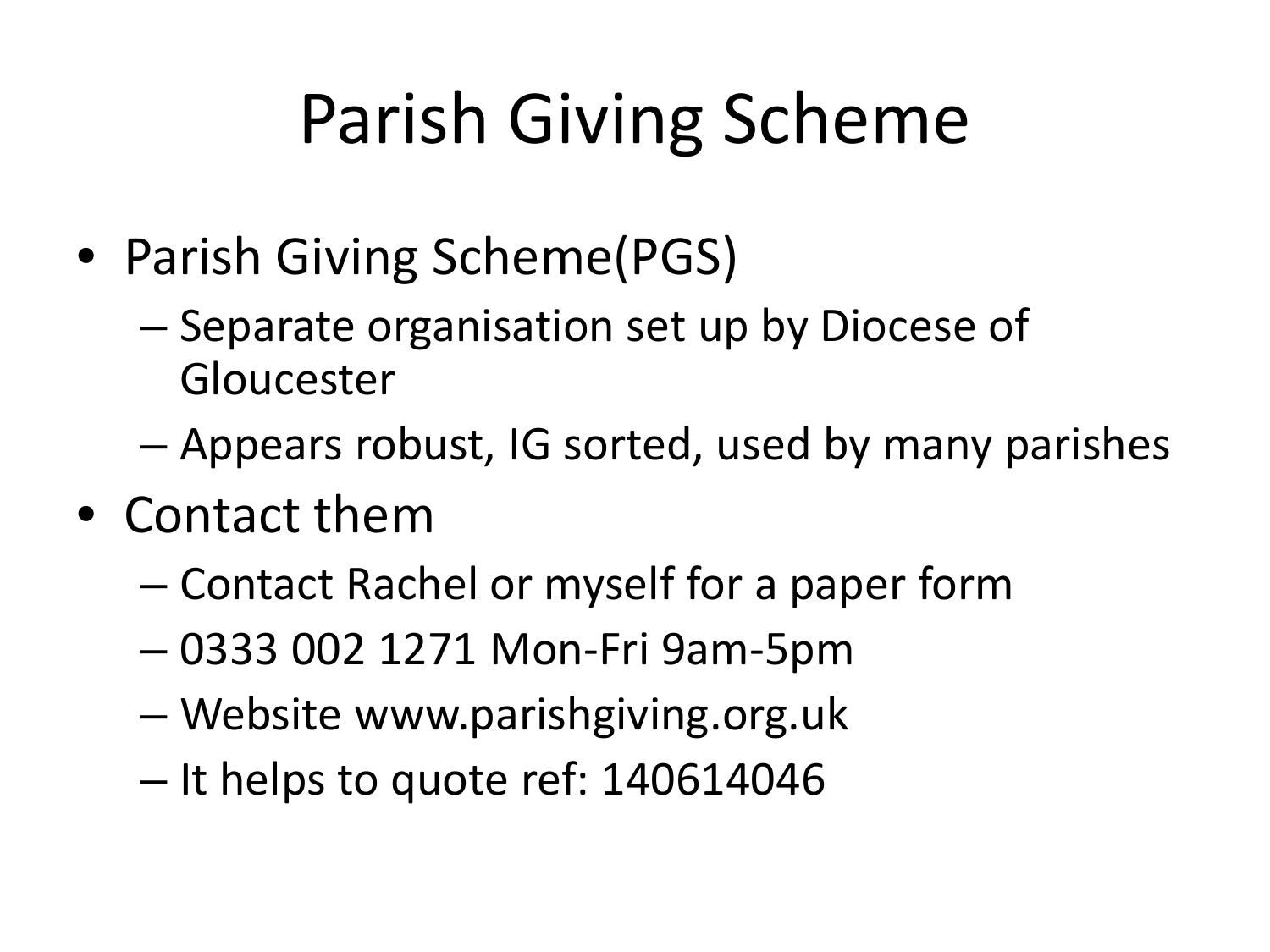## Parish Giving Scheme

- Direct Debit
	- Donations go directly to PGS by Direct Debit, not Standing Order –
- Easy to change donations
	- Just contact PGS by phone or letter
- Option for automatic increase each year!
	- Just tick a box on the form and the amount will increase by RPI each year
	- but donor informed first by letter.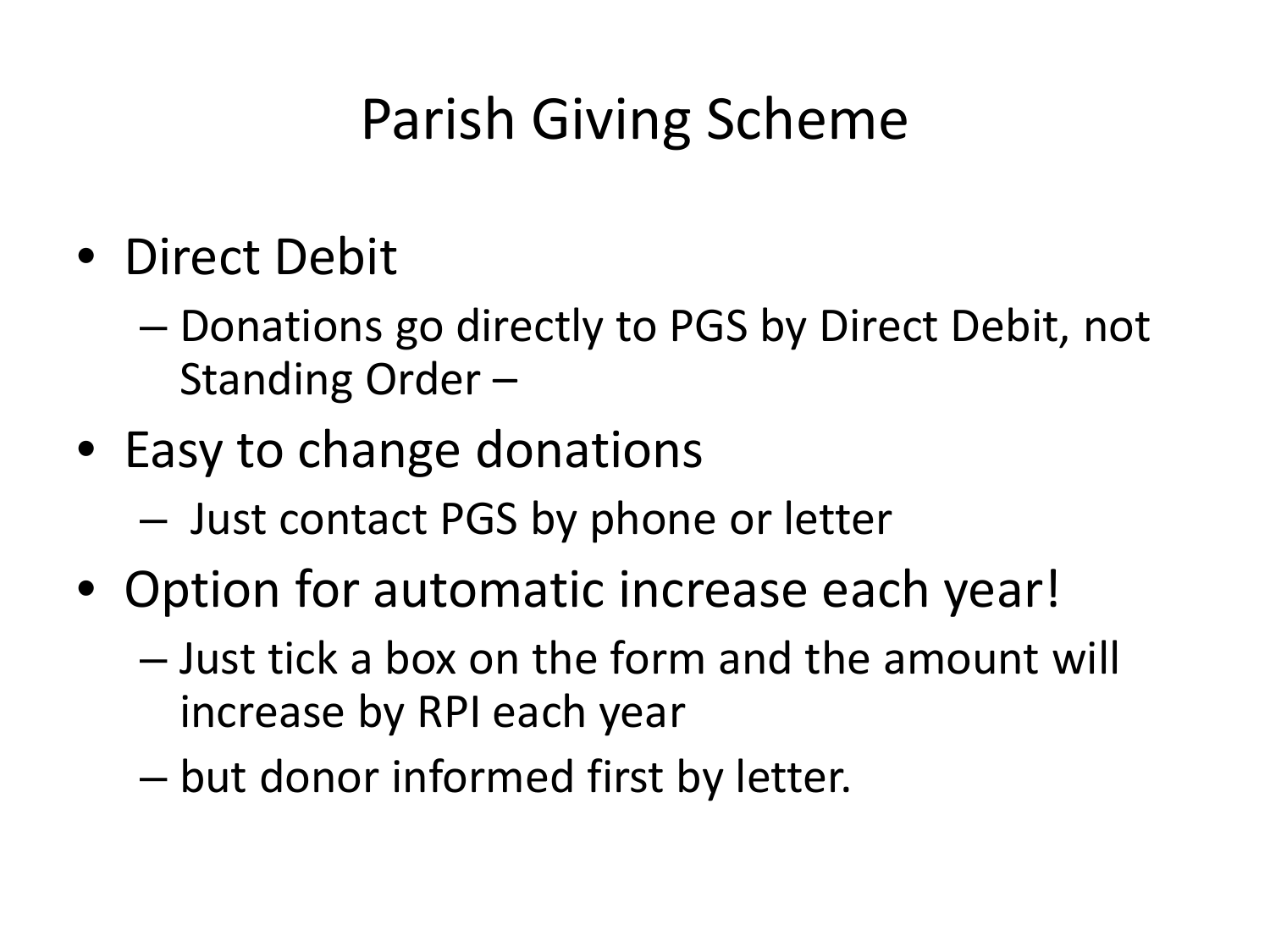## Organ Rebuilding

- Cost of £131,000
- Funded by
	- Bequest from the late Barry Eden (Held by St Andrew's Trust) £49,000
	- Friends of St Andrew's £25,000
	- Grant from Amey £33,375
	- Donations £23,700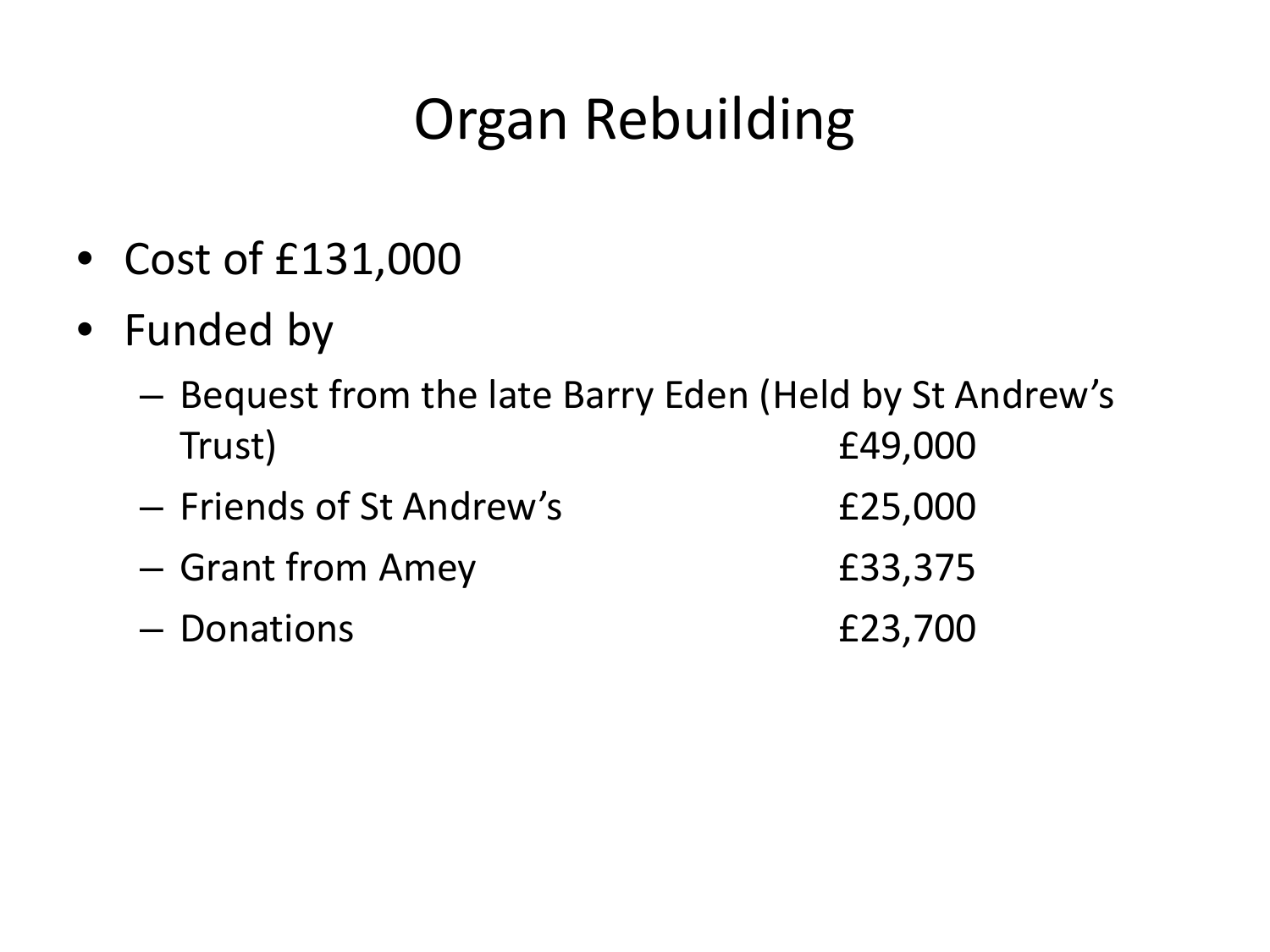### Organ Screen and Chancel repairs

- Organ Screen
	- Friends of St Andrews £10,000 – Donations £10,500
- Chancel chamber – Quinquennial works £28,000 • Chancel floor
	- Trinity College £32,000